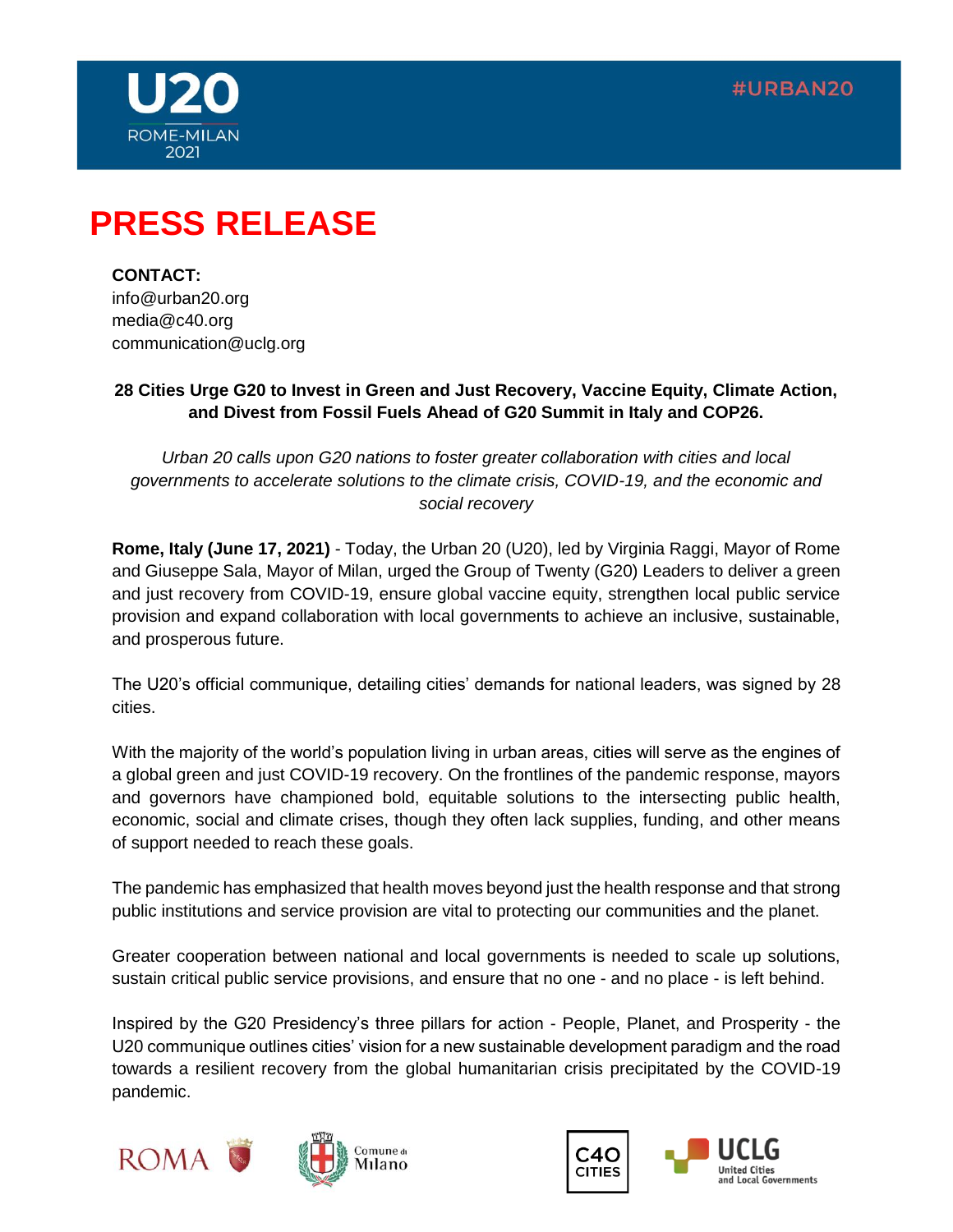

Specifically, the U20 Mayors and Governors ask the G20 leaders to guarantee the right to health for all by supporting strong public institutions and service provision, which are vital to the cohesion of our communities and to guaranteeing universal vaccine access equally for all. They call on the G20 to accelerate climate action ahead of COP26 by investing in halving global emissions by 2030 and shifting investments from fossil fuels to clean energy. Finally, the mayors are asking the G20 to increase equity and good governance, both by enabling cities to make the transition to a net zero economy, a just transition for all, as well as by protecting citizen's digital rights.

*"I applaud the work of fellow U20 cities, that once more have demonstrated their clarity of vision and commitment to act for the future of our communities. The U20 Communiqué is built around G20 priorities 'People, Planet and Prosperity' in a way that shows how aligned cities' goals are to governments' ambitions: cities are governments' best allies towards a green and just recovery, and beyond. I am confident that the Italian G20 Presidency will take into high consideration the concrete and meaningful contributions of U20 cities to the G20 final statement."*

#### **- Mayor Giuseppe Sala of Milan**

*"The principles set out in the U20 Communique are a big step forward towards the creation of a just, resilient and sustainable society. We are very proud of this result achieved by the Italian Presidency of U20, and we are ready to contribute to the work of the G20 on basic issues for the future humanity."*

## **- Mayor Virginia Raggi of Rome**

The [U20 2021 Communique](https://www.urban20.org/wp-content/uploads/2021/06/U20-2021-Communique-Final.pdf) was signed by the mayors and governors of the following 28 cities:

Amsterdam, Barcelona, Berlin, Bogota, Buenos Aires, Durban (eThekwini), Freetown, Glasgow, Helsinki, Istanbul, Izmir, Jakarta, Johannesburg, Lisbon, London, Los Angeles, Madrid, Milan, Montreal, New York City, Osaka, Paris, Rio de Janeiro, Rome, Rotterdam, Sao Paulo, Seoul and Tokyo.



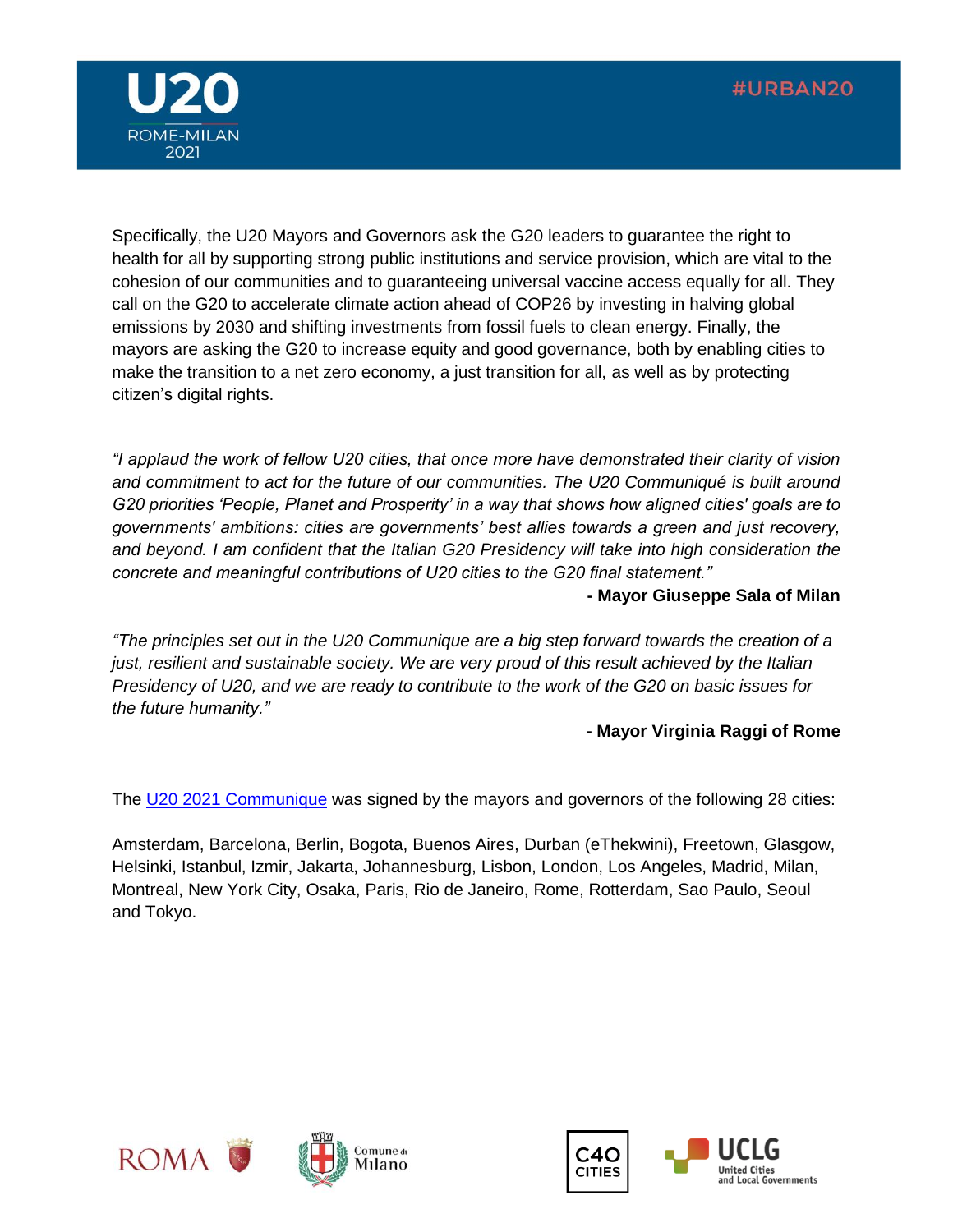



## **Executive Summary of 2021 U20 Communique:**

The communique calls upon G20 Heads of State and Governments to deliver a green and just recovery by:

- **Strengthening health systems and public services to ensure global and equitable access to vaccines**, especially for those living in cities within developing countries.
- **Fostering social cohesion and equity via**:
	- Guaranteeing social safety nets and equitable access to essential public services including housing, education and safe public transport.
	- Building cities of belonging which protect the most vulnerable, and those living and working in informality.
	- Promoting gender-inclusive policies and women's leadership.
	- Fighting structural racism, discrimination, harassment and sexism.
	- Investing in cultural life as a key pillar of sustainable development.
- **Investing in the core tenets of a green and just recovery, including**:
	- Ensuring all stimulus packages and plans invest in the green economy and a global transition to clean, renewable energy.
	- Ending public investments in high-carbon infrastructure.
	- Divesting from fossil fuels.
	- Supporting intermediary cities as catalysts for sustainable development and territorial cohesion.
	- Combatting energy poverty by ensuring that 40-50% of climate investments in retrofit technologies, sustainable public transit, the circular economy, and clean energy solutions directly benefit frontline, vulnerable, or marginalized communities.
- **Accelerating climate action ahead of COP26**. To set the stage for an ambitious COP26 later this year, U20 cities call upon the G20 to align their climate action plans behind the need to limit global heating to 1.5°C. In addition to placing inclusive, science-based action at the center of national decision-making, the U20 also encourages G20 leaders to:
	- Pledge to reach net-zero emissions in the 2040s or sooner.
	- Set an interim target to achieve within the next decade, reflecting a fair share of the 50% global CO2 reduction identified by the IPCC.
	- Commit to 100% clean energy by 2040 or sooner.
	- Phase out internal combustion engines and achieve 100% zero-emissions vehicle sales no later than 2035.
	- Ensure new buildings operate at net-zero carbon by 2030.